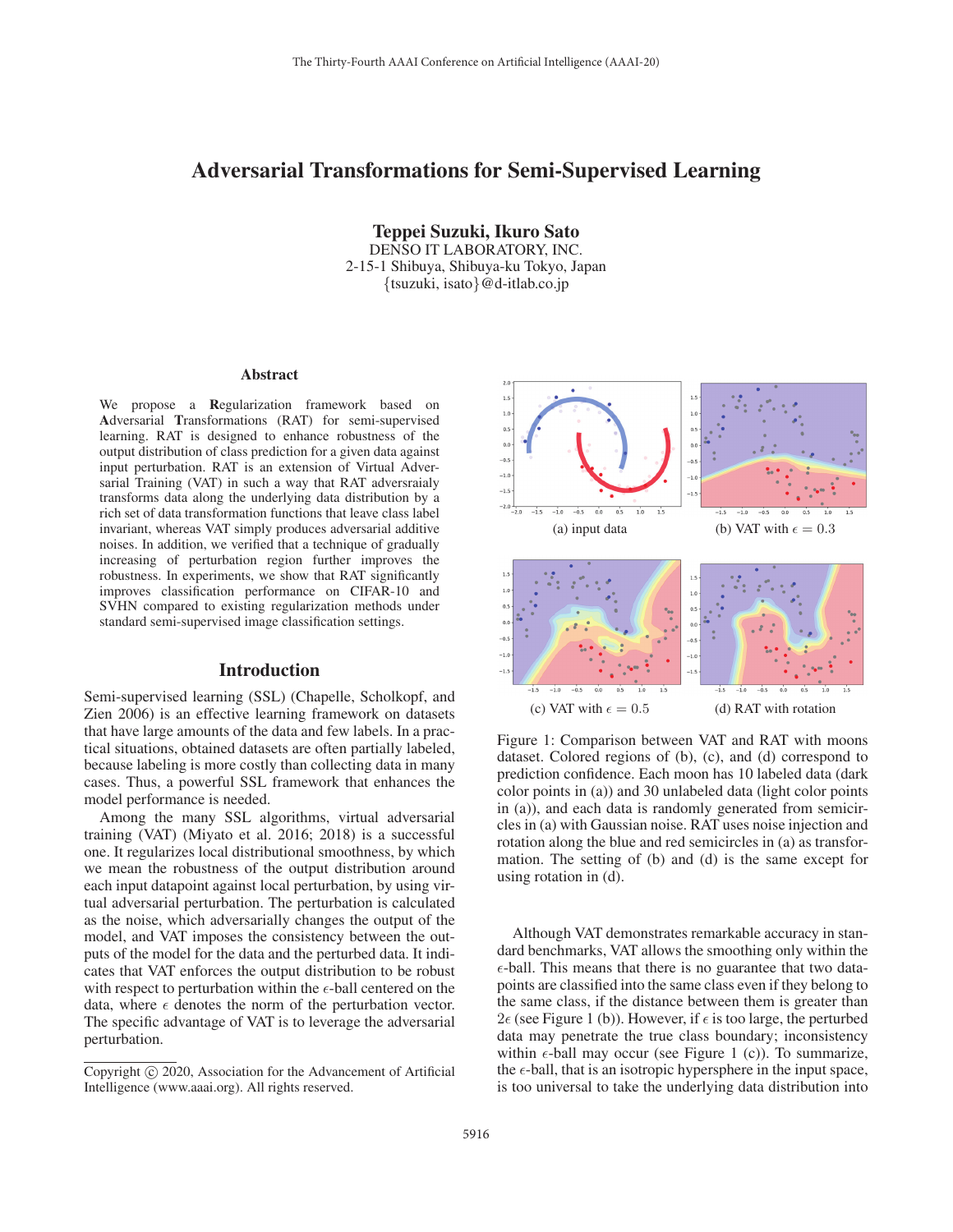account. Our basic idea is to use some adversarial transformations under which a datapoint transforms to another point within the underlying distribution of the same class.

We propose a regularization framework, RAT (Regularization based on Adversarial Transformations), which regularizes the smoothness of the output distribution by utilizing adversarial transformations. The aim of RAT is to make the outputs with respect to the same class data close.

We justify RAT as the regularization for smoothing the distribution, and provide use of composite functions and a technique,  $\epsilon$ -rampup, that enlarge the area in which the smoothing is effective. To demonstrate the effectiveness of RAT, we compare it with baseline methods in the experiments following the valid setting proposed by Oliver et al. (2018), and RAT outperforms baseline methods.

We summarize our contributions as follows:

- We propose the regularization framework based on adversarial transformations, which includes VAT as a special case. Unlike VAT, RAT can impose distributional smoothness along the underlying data distribution.
- We claim that use of composite transformations, each of which leaves class label invariant, can further improve the smoothing effect, because it enhances the degrees of freedom.
- Moreover, we provide a technique to enhance the smoothing effect by ramping up  $\epsilon$ . The technique is common to VAT and RAT, and enlarge the area in which the smoothing is effective.
- RAT outperforms baseline methods in semi-supervised image classification tasks. In particular, RAT is robust against reduction of labeled samples, compared to other methods.

## Virtual Adversarial Training: A Review

In this section, we review virtual adversarial training (VAT) (Miyato et al. 2016; 2018). VAT is a similar method of the adversarial training (Goodfellow, Shlens, and Szegedy 2014), but the aim of VAT is to regularize distributional smoothness. Miyato et al. (2016; 2018) claimed importance of the adversarial noise and proved this by comparing it with random perturbation training. VAT has indeed shown stateof-the-art results in valid benchmarks (Oliver et al. 2018).

Let  $x \in \mathbb{R}^I$  be a data sample where I is the dimension of the input, and  $p_{\theta}(y|x)$  be a model distribution parameterized by  $\theta$ . The objective function of VAT in SSL scenario is:

$$
\mathcal{L}_{\text{VAT}}(x_l, y, x_u, \theta) \equiv \mathcal{L}(x_l, y, \theta) - \lambda \text{LDS}(x_u, \theta), \quad (1)
$$

where  $\mathcal L$  denotes a supervised loss term.  $x_l, y$  and  $x_u$  are labeled data, its labels, and unlabeled data.  $\lambda$  is a scaling parameter for regularization. LDS, local distributional smoothness, is defined as follows:

$$
LDS(x, \theta) \equiv -\Delta_{KL}(r_{\text{v-adv}}, x, \theta), \tag{2}
$$

where  $\Delta_{\text{KL}}$  and  $r_{\text{v-adv}}$  are KL divergence between output distributions with respect to an original data and a noise-

added data, and virtual adversarial perturbation, respectively. They are defined as follows:

$$
\Delta_{\text{KL}}(r, x, \theta) \equiv \text{KL}\left[p_{\theta}(y|x)\|p_{\theta}(y|x+r)\right],\tag{3}
$$

$$
r_{\text{v-adv}} \equiv \underset{r}{\arg \max} \{ \Delta_{\text{KL}}(r, x, \theta); \, \|r\|_2 \le \epsilon \}, \qquad (4)
$$

where  $KL[\cdot||\cdot]$  denotes KL divergence and  $||\cdot||_2$  denotes the L2 norm.  $\epsilon$  is a hyperparameter to control the range of the smoothing.

 $r_{\rm v\text{-adv}}$  emerges as the eigenvector of Hessian matrix  $H(x, \theta) \equiv \nabla \nabla_r \Delta_{\text{KL}}(r, x, \theta)|_{r=0}$  from the following derivation. Since  $\Delta_{KL}(r, x, \theta)$  takes a minimum value 0 at  $r = 0$ ,  $\nabla_{r} \Delta_{KL}(r, x, \theta)$ ,  $\rho$  is 0. Therefore, the second-order  $r = 0$ ,  $\nabla_r \Delta_{\text{KL}}(r, x, \theta) |_{r=0}$  is 0. Therefore, the second-order<br>Taylor approximation of  $\Delta_{\text{KL}}(r, x, \theta)$  around  $r = 0$  is: Taylor approximation of  $\Delta_{\text{KL}}(r, x, \theta)$  around  $r = 0$  is:

$$
\Delta_{\text{KL}}(r, x, \theta) \approx \frac{1}{2} r^\top H(x, \theta) r. \tag{5}
$$

We can describe (4) using (5) as follows:

$$
r_{\text{v-adv}} \approx \underset{r}{\arg \max} \{ r^\top H(x, \theta) r; \|r\|_2 \le \epsilon \}. \tag{6}
$$

By this approximation,  $r_{\rm v\text{-adv}}$  is parallel to the eigenvector corresponding to the largest eigenvalue of  $H(x, \theta)$ . Note that VAT assumes that  $p_{\theta}(y|x)$  is differentiable with respect to  $\theta$  and x almost everywhere, and we also assume it in this paper.

## Regularization Based on Adversarial Transformations

We propose the regularization framework, RAT, which imposes the consistency between output distributions with respect to datapoints belonging to the same class. Leveraging the power of adversariality, we introduce adversarial transformations that replace additive adversarial noises  $r_{v\text{-adv}}$  in VAT.

To consider imposing the consistency, we assume that each datapoint belonging to  $k$ -th class is in a class-specific subspace  $S_k$ . We consider the generic transformation parameterized by  $\phi$ : for any k,  $f_{\phi}$  :  $S_k \to S_k$  such that  $\|\dot{\phi}\| \leq \epsilon$ ,<br>where  $\|\cdot\|$  denotes valid norm with respect to  $f_{\phi}$  such as where  $\|\cdot\|$  denotes valid norm with respect to  $f_{\phi}$  such as L1, L2, or operator norm. Our strategy is to regularize the output distribution by utilizing  $f_{\phi}$  instead of  $r_{\text{v-adv}}$ . Note that we mainly consider the image classification tasks in this work. Therefore, we deal with the transformation such as the spatial transformation or the color distortion.

We define local distributional smoothness utilizing a transformation as follows:

$$
LDS_T(x,\theta) \equiv -\tilde{\Delta}_{\text{KL}}(f_{\phi_{\text{T-adv}}}, x, \theta),\tag{7}
$$

where  $\Delta_{\text{KL}}$  and  $\phi_{\text{T-adv}}$  are defined as follows:

$$
\tilde{\Delta}_{\text{KL}}(f_{\phi}, x, \theta) \equiv \text{KL}\left[p_{\theta}(y|x) \| p_{\theta}(y|f_{\phi}(x))\right],\tag{8}
$$

$$
\phi_{\text{T-adv}} \equiv \underset{\phi}{\arg \max} \{ \tilde{\Delta}_{\text{KL}}(f_{\phi}, x, \theta); \, \|\phi\| \le \epsilon \}. \tag{9}
$$

We refer to  $f_{\phi_{\text{T-adv}}}$  as an adversarial transformation in this paper. There are some adversarial attacks utilizing functions instead of additive noises (Alaifari, Alberti, and Gauksson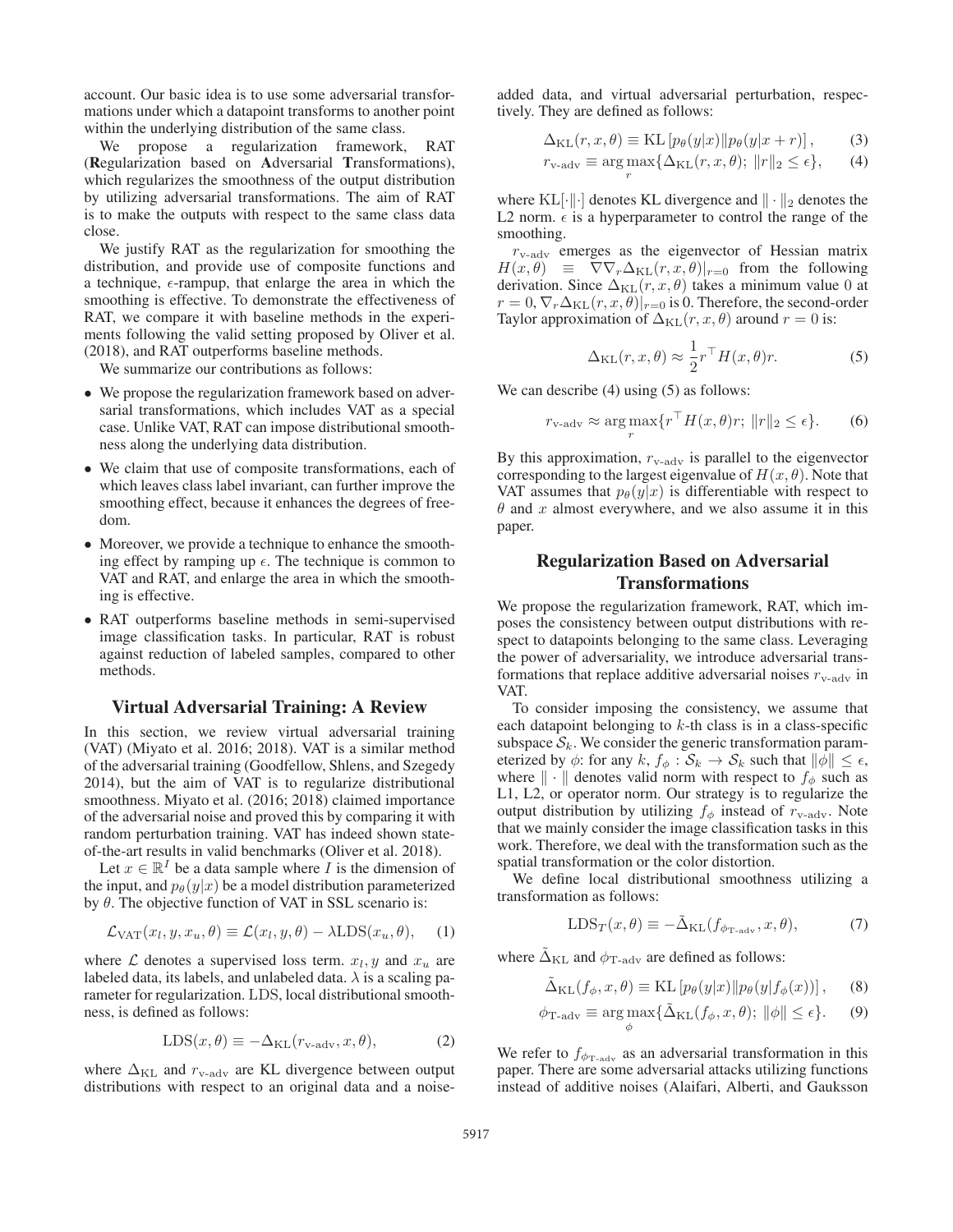2018; Tsuzuku and Sato 2019), and the relation between adversarial transformation and these attacks is similar to the relation between virtual adversarial perturbation and adversarial perturbation (Goodfellow, Shlens, and Szegedy 2014).

We utilize  $LDS_T$  for imposing the consistency. Thus, the objective function of RAT for SSL scenario is represented as follows:

$$
\mathcal{L}_{\text{RAT}}(x_l, y, x_u, \theta) \equiv \mathcal{L}(x_l, y, \theta) - \lambda \text{LDS}_T(x_u, \theta). \quad (10)
$$

We can identify VAT as the special case of RAT; when  $f_{\phi}(x) = x + \phi$  and  $\|\cdot\|$  is the L2 norm, RAT is equal to VAT.

To compute  $LDS_T$ , we have to solve the maximization problem (9). However, it is difficult to exactly solve it. Therefore, we consider approximating it by using Taylor approximation.

To efficiently approximate and solve (9),  $f_{\phi}$  needs to satisfy the following two conditions:

C1.  $f_{\phi}$  is differentiable with respect to  $\phi$  almost everywhere.

C2. There is a parameter  $\phi_{\text{id}}$  that makes  $f_{\phi}$  identity transformation,  $f_{\phi_{\text{id}}}(x) = x$ .

If  $f_{\phi}$  satisfies these conditions,  $\tilde{\Delta}_{\text{KL}}(f_{\phi}, x, \theta)$  takes a minimum value at  $\phi = \phi_{\text{id}}$  and (8) is written in the same form as (5) by the second-order Taylor approximation around  $\phi_{\rm id}$  as  $\tilde{\Delta}_{\text{KL}}(f_{\phi}, x, \theta) \approx \frac{1}{2} \phi^{\top} H(f_{\phi}, x, \theta) \phi$ , where  $H(f_{\phi}, x, \theta) \equiv$  $\nabla \nabla_{\phi} \tilde{\Delta}_{\text{KL}}(f_{\phi}, x, \theta)|_{\phi = \phi_{\text{id}}}$ . Thus, (9) is approximated as follows:

$$
\phi_{\text{T-adv}} \approx \underset{\phi}{\arg\max} \{ \phi^{\top} H(f_{\phi}, x, \theta)\phi; \|\phi\| \le \epsilon \}. \tag{11}
$$

 $\phi_{T\text{-adv}}$  is also parallel to the eigenvector corresponding to the largest eigenvalue of  $H(f_{\phi}, x, \theta)$ .

 $f_{\phi}$  allows any transformations satisfying  $f_{\phi}: \mathcal{S}_k \to \mathcal{S}_k$ , and the conditions C1 and C2. In this paper, we use hand crafted transformations depending on input data domain such as image coordinate shift, image resizeing, or global color change, to name a few for the case of an image classification task. In a next section, we propose use of composite transformations as  $f_{\phi}$  to further enhance the effect of the smoothing.

## Use of Composite Transformations

Let F be a set of functions,  $\{f_{\phi}: S_k \to S_k; ||\phi|| \leq \epsilon\}$ , satisfying the conditions C1 and C2. F may contain composite isfying the conditions C1 and C2.  $\mathcal F$  may contain composite functions of the form  $\tilde{f}_{\tilde{\phi}} = f_{\phi^{(1)}}^{(1)} \circ f_{\phi^{(2)}}^{(2)} \cdots \circ f_{\phi^{(n)}}^{(n)}$ , where  $f_{\phi^{(i)}}^{(i)} \in \mathcal{F}$ ;  $\|\phi^{(i)}\| \leq \epsilon^{(i)}$  and  $\tilde{\phi} \equiv {\{\phi^{(i)}\}}_{i=1}^n$ . It is obvious that these composite functions  $\tilde{f}_{\tilde{\phi}} : \mathcal{S}_k \to \mathcal{S}_k(\forall k)$  satisfy the conditions C1 and C2.

By having such composite functions, one can obtain a much richer set of transformations that still yield classinvariant transformations, as given by the relation,  $f_{\tilde{\phi}} =$  $f_{\phi^{(j)}}^{(j)}$  when  $f_{\phi^{(i)}}^{(i)} = f_{id}^{(i)}$  for all *i* except for *j*. It is reason-<br>able for **PAT** to utilize the composite functions, because the able for RAT to utilize the composite functions, because the composite functions leads to the richer transformation and imposing the consistency over a wider range.

# **Fast Approximation of**  $f_{\phi_{\text{T-adv}}}$

Although  $\phi_{T-adv}$  emerges as the eigenvector corresponding to the largest eigenvalue of Hessian matrix  $H =$  $\nabla \nabla_{\tilde{\phi}} \tilde{\Delta}_{\text{KL}}(\tilde{f}_{\tilde{\phi}}, x, \theta)|_{\tilde{\phi} = \tilde{\phi}_{\text{id}}}$  as already described, the computational costs of the eigenvector are  $O(n^3)$ . There is a way to approximate the eigenvector with small computational costs (Golub and Van der Vorst 2001; Miyato et al. 2016; 2018).

We approximate the parameters  $\phi$  with the power iteration and the finite difference method, just as VAT does. For each transformation  $f^{(i)} \in \mathcal{F}$ , we sample random unit vectors  $\tilde{v} \equiv \{v^{(i)}\}_{i=1}^n$  as initial parameters and calculate  $\tilde{v} \leftarrow \tilde{H} \tilde{v}$  iteratively. It makes  $\tilde{v}$  converge to the eigenvector corresponding to the largest eigenvalue of  $H$ .

The Hessian-vector product is calculated with the finite difference method as follows:

$$
\tilde{H}\tilde{v} \approx \frac{\nabla_{\tilde{\phi}}\tilde{\Delta}_{\text{KL}}(\tilde{f}_{\tilde{\phi}},x,\theta)|_{\tilde{\phi}=\tilde{\phi}_{\text{id}}+\xi\tilde{v}} - \nabla_{\tilde{\phi}}\tilde{\Delta}_{\text{KL}}(\tilde{f}_{\tilde{\phi}},x,\theta)|_{\tilde{\phi}=\tilde{\phi}_{\text{id}}}}{\xi},
$$
\n
$$
= \frac{\nabla_{\tilde{\phi}}\tilde{\Delta}_{\text{KL}}(\tilde{f}_{\tilde{\phi}},x,\theta)|_{\tilde{\phi}=\tilde{\phi}_{\text{id}}+\xi\tilde{v}}}{\xi},
$$
\n(12)

with  $\xi \neq 0$ . We used the fact that  $\nabla_{\tilde{\phi}} \tilde{\Delta}_{\text{KL}}(\tilde{f}_{\tilde{\phi}}, x, \theta)|_{\tilde{\phi} = \tilde{\phi}_{\text{id}}} = 0$ . We approximate  $\phi_{\text{KL}}$ , by pormalizing the porm of the 0. We approximate  $\phi_{T-\text{adv}}$  by normalizing the norm of the approximated eigenvector as described in the next section. Note that we calculate just one iteration for power iteration in this paper, because it is reported in (Miyato et al. 2016; 2018) that one iteration is sufficient for computing accurate  $H\tilde{v}$  and increasing the iteration does not have an effects.

# $\epsilon$ -Rampup

Although  $\phi_{T\text{-adv}}$  should satisfy  $\|\phi\| \leq \epsilon$ ,  $\phi_{T\text{-adv}}$  is actually given as the parameter satisfying  $\|\phi\| = \epsilon$  when solving (11) because the Hessian of KL divergence is semi-positive (11), because the Hessian of KL divergence is semi-positive definite.

In the case of VAT, the smoothing with  $||r||_2 = \epsilon$  means<br>at the model should satisfy consistency between the outthat the model should satisfy consistency between the outputs with respect to the original data and the data on the surface of the  $\epsilon$ -ball centered on the original data.

We propose a technique,  $\epsilon$ -rampup, that enhances the effect of the smoothing not only on the boundary but also inside the boundary with small computational costs. The technique is to ramp up  $\epsilon$  from 0 to a predefined value during training, and the parameters of the adversarial transformation are determined by solving  $\arg \max_{\phi} {\{\tilde{\Delta}_{\text{KL}}(f_{\phi}, x, \theta); ||\phi|| = \epsilon\}}$ . One can approximately solve this by normalizing the approximated eigenmately solve this by normalizing the approximated eigenvector to satisfy  $\|\phi\| = \epsilon$  after the power iteration.<br>Although there are many techniques to rann.

Although there are many techniques to ramp up or anneal parameters (Tarvainen and Valpola 2017; Smith 2017), we adopt the procedure used in Mean Teacher (Tarvainen and Valpola 2017). Mean Teacher utilizes a sigmoid shape function,  $\exp(-5(1-x)^2)$ ;  $x = [0, 1]$ , for ramping up the regularization coefficient, and we adopt it for  $\epsilon$ .

We show the pseudocode of the generation process of  $\phi_{T\text{-adv}}$  in Algorithm 1.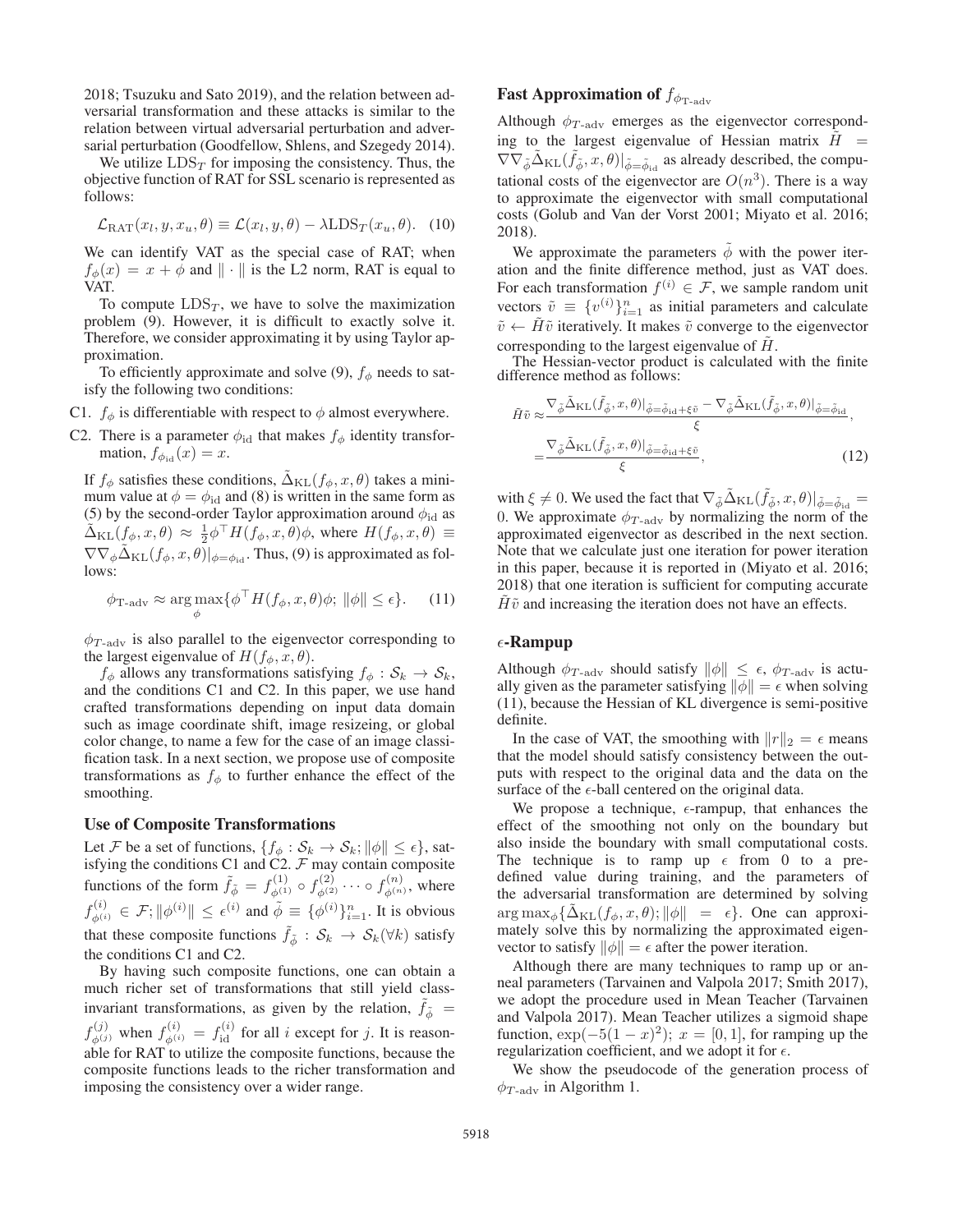**Algorithm 1** Generation of  $\phi_{T\text{-adv}}$ 

|     | 1: <b>Input:</b> Data $x \in \mathcal{X}$ ; transformation functions                                   |
|-----|--------------------------------------------------------------------------------------------------------|
|     | $\{\hat{f}^{(i)}\}_{i=1}^n \in \mathcal{F}$ ; scalar parameters $\{\epsilon^{(i)}\}_{i=1}^n$ and $\xi$ |
|     | 2: <b>Output:</b> function parameters $\{\phi_{T \text{adv}}^{(i)}\}_{i=1}^n$                          |
|     | 3: Make copy of data $\hat{x} \leftarrow x$                                                            |
|     | 4: for $i = 1, , n$ do                                                                                 |
|     |                                                                                                        |
|     | 5: initialize $v^{(i)}$ as a random unit vector<br>6: $\phi^{(i)} = \phi^{(i)}_{id} + \xi v^{(i)}$     |
|     | 7: $\hat{x} \leftarrow f_{\phi^{(i)}}^{(i)}(\hat{x})$                                                  |
|     | 8: end for                                                                                             |
|     | 9: for $i = 1, , n$ do                                                                                 |
|     | 10: $v^{(i)} \leftarrow \nabla_{v^{(i)}} \text{KL}[p_{\theta}(y x) \  p_{\theta}(y \hat{x})]$          |
|     | 11: $\epsilon^{(i)} \leftarrow \text{Rampup}(\epsilon^{(i)})$                                          |
|     | 12: Normalize $v^{(i)}$ to satisfy $\ \phi^{(i)}\  = \epsilon^{(i)}$                                   |
| 13: | $\phi_{T_{-} \text{adv}}^{(i)} = \phi_{:}^{(i)} + v^{(i)}$                                             |
|     | 14: end for                                                                                            |

## Evaluation on Synthetic Dataset

We show the smoothing effect of RAT with a toy problem, a moons dataset, in Figure 1. We make 10 labeled samples and 30 labeled samples for each moon.  $p_{\theta}(y|x)$ consists of a three-layer neural network with ReLU nonlinearity. All hiden layers have 128 units.  $\theta$  is optimized with Adam optimizer for 500 iterations with default parameters suggested in (Kingma and Ba 2014). In each iteration, we use all samples for updating  $\theta$ . We treat this toy problem as if we already know appropriate class-invariant transformations; we adopt class-wise rotation along each moon as  $\tilde{f}_{\tilde{\phi}}(x) = R(x, \phi^{(1)}) + \phi^{(2)}; ||\phi^{(2)}||_2 \leq 0.3, |\phi^{(1)}| \leq 10^{\circ}$  for illustraintion purpose. Note that we do not ramp up  $\epsilon$  in this experiment.

VAT with a small  $\epsilon$  draws the decision boundary crossing  $S_k$  as shown in Figure 1 (b). When we adopt a lager  $\epsilon$ , VAT cannot smooth the output distribution within the  $\epsilon$ -ball as shown in Figure 1 (c), because the larger  $\epsilon$  allows the unexpected transformation  $f : S_k \to S_{k'}$ , and causes inconsistency. On the other hand, RAT draws the decision boundary tency. On the other hand, RAT draws the decision boundary along  $S_k$ .

In this toy problem, we utilize  $S_k$  and it is equal to using the label information implicitly. Therefore, in a next section, we evaluate RAT using realistic situations, where we do not know  $S_k$ .

## Experiments

We evaluate the effectiveness of RAT and  $\epsilon$ -rampup through three experiments on a semi-supervised image classification task: (i) evaluation of composite transformations, (ii) evaluation of  $\epsilon$ -rampup for VAT and RAT, and (iii) comparison of RAT to baseline methods. As the baseline methods, we use Π-Model (Sajjadi, Javanmardi, and Tasdizen 2016; Laine and Aila 2017), Pseudo-label (Lee 2013), Mean Teacher (Tarvainen and Valpola 2017), and VAT (Miyato et al. 2018). Note that VAT utilizes entropy regularization in all experiments. To evaluate on realistic situations, we follow the setting proposed by Oliver et al. (2018). We use Py-

Torch (Paszke et al. 2017) to implement and evaluate SSL algorithms, and we carefully reproduced the results of Oliver et al. (2018). All hyperparameters for SSL algorithms are adopted the same as in Oliver et al. (2018) except that we do not use L1 and L2 regularization.

For all experiments, we used the same Wide ResNet architecture, depth 28 and width 2 (Zagoruyko and Komodakis 2016), and we use the CIFAR-10 (Krizhevsky and Hinton 2009) and SVHN (Netzer et al. 2011) datasets for evaluation. CIFAR-10 has 50,000 training data and 10,000 test data, and we split training data into a train/validation set, 45,000 data for training and 5,000 data for validation. SVHN has 73,257 data for training and 26,032 data for testing. We also split training data into 65,931 data for training and 7,326 data for validation. For the semi-supervised setting, we further split training data into labeled data and unlabeled data.

We utilize standard preprocessing and data augmentations for training, following Oliver et al. (2018). For SVHN, we normalize the pixel value into the range  $[-1, 1]$ , and use random translation by up to 2 pixels as data augmentation. For CIFAR-10, we apply ZCA normalization (Krizhevsky and Hinton 2009) and global contrast normalization as normalization, and random horizontal flipping, random translation by up to 2 pixels, and Gaussian noise injection with standard deviation 0.15 as data augmentation.

We report the mean and standard deviation of error rates over five trials with test sets. The test error rates are evaluated with the model that has the minimum error rate on validation sets. The evaluation on validation set is executed every 25,000 training iterations.

## Implementation Details of RAT

We tested three types of data transformations, all of which are commonly used in data augmentation in image classification tasks. All transformations  $f_{\phi}$  discussed below satisfy the conditions C1 and C2. We evaluated different types of composite transformations as is discussed below.

Noise Injection The noise injection is represented as  $f_{\phi}(x) = x + \phi$ . We define the norm for the parameters of the noise injection as the L2 norm,  $\|\phi\|_2$ . This is equal to the formulation of VAT.

Spatial Transformation We consider three spatial transformations with different degrees of freedom: affine transformation, thin plate spline (Bookstein 1989), and flow field. All these transformations shift the pixel position  $(u, v)$  by offset vector  $(\delta u, \delta v)$  to give  $(u + \delta u, v + \delta v)$ . The pixel values of the transformed image are calculated by bilinear interpolation. The details of these transformations are provided in (Jaderberg et al. 2015).

The difference between transformations is the degrees of freedom to calculate the offset vectors as follows: affine transformation has six parameters, thin plate spline has parameters proportional to the number of control points m, and the flow field directly has the local offset vectors as parameters, meaning that the number of parameters of the flow field is proportional to the spatial resolution of the image. We set m to 16 in all experiments, which means we employ a  $4 \times 4$ grid.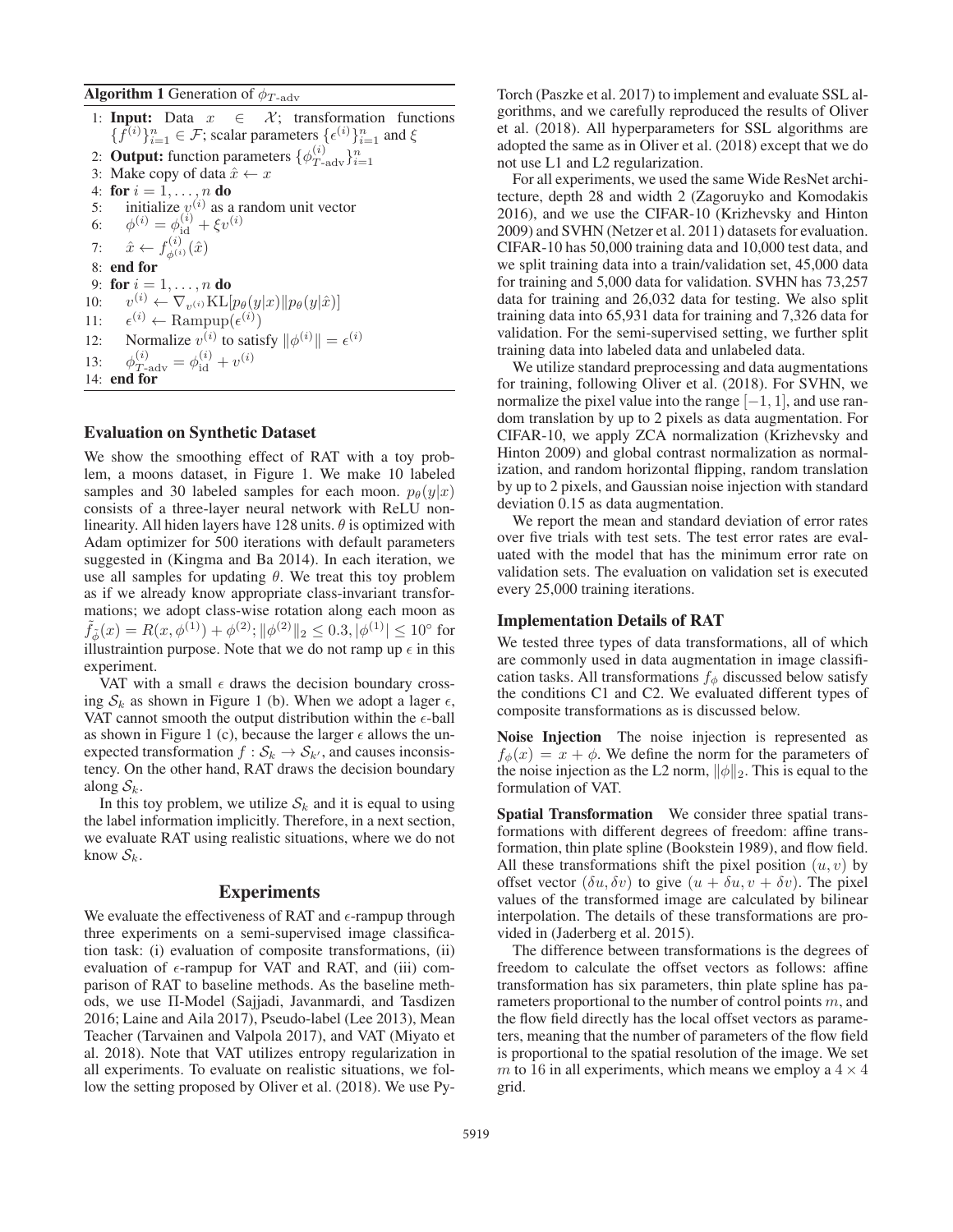Table 1: The parameters  $\epsilon$  for transformations.

| <b>Transformations</b> | F     |
|------------------------|-------|
| Channel-wise weighting | 0.001 |
| Affine transformation  | 0.6   |
| Thin plate spline      |       |
| Flow field             | 0.01  |

Table 2: VAT and RAT shared parameters.  $\epsilon$  is required 6.0 for CIFAR-10 and 1.0 for SVHN.

| Parameters                            | values                |
|---------------------------------------|-----------------------|
| Initial learning rate                 | 0.003                 |
| Max consistency coefficient $\lambda$ | 0.3                   |
| noise injection $\epsilon$            | $6.0 \text{ or } 1.0$ |
|                                       | $10^{-6}$             |
| Entropy penalty multiplier            | 0.06                  |

We define the norm for the parameters of the flow field transformations as the L2 norm,  $\sqrt{\sum_i^N (\delta u_i^2 + \delta v_i^2)}$ , where  $N$  is the number of pixels. The norm for thin plate spline is also defined as the L2 norm of offset vectors for the control points.

Affine transformation is a linear operator in homogeneous coordinates, and the norm is given as the operator norm. Thus,  $\|\phi\|$  is calculated as the maximum singular value of an affine transformation matrix.

Color Distortion Color distortion is an effective augmentation method for image classification tasks. Among many methods for color distortion, we use a simple way, channelwise weighting,  $f_{\phi}(x_c) = \phi_c x_{c,i}$ , where  $x_{c,i}$  is the pixel value of the c-th channel of the *i*-th pixel, and  $\phi_c$  is the scalar value for each channel. This transformation is described as the linear operator, and we define the norm as the operator norm. Note that channel-wise weighting is represented as the multiplication of a diagonal matrix and a pixel value, and the operator norm is calculated as  $\max_c |\phi_c|$ .

#### Evaluation of Composite Transformations

Since the performance of RAT depends on the combination of the transformations, we report the effect of a combination of functions by adding transformations to VAT.

We first seek good  $\epsilon$  for each transformation with a grid search on CIFAR-10 with 4,000 labeled data, from 0.001 to 0.01 with 0.001 step size for channel-wise weighting, from 0.1 to 1 with a 0.1 step size for affine transformation and thin plate spline, and from 0.01 to 0.1 with a 0.01 step size for flow field. We show the grid search results in Table 1. Other parameters such as  $\xi$ ,  $\lambda$ , and parameters for optimization are the same as VAT suggested in (Oliver et al. 2018). We summarize the parameters in Table 2. Note that  $\epsilon$ -rampup is not utilized in this experiment, because this experiment explores the effect of composite transformations.

The results of adopting various transformations with CIFAR-10 with 4,000 labeled data and SVHN with 1,000 labeled data are shown in Table 3. All transformations and combinations improve the performance from supervised learning. However, channel-wise weighting and flow field increase the test error rates from VAT in CIFAR-10. For CIFAR-10, since we apply the ZCA normalization and the global contrast normalization, channel-wise weighting for the space of normalized data is an unnatural transformation for natural images. On the other hand, flow field is the transformation that can break object structure. Unlike a simple structure like the data in SVHN, the detail structure is the important feature for general objects. Thus, flow field induces the unfavorable effect.

Affine transformation achieves the best performance of all spatial transformations, and the results are induced by the low degree of freedom of the affine transformation. The affine transformation has the lowest degree of freedom among the three. In particular, the affine transformation preserves points, straight lines and planes. In other words, the affine transformation preserves the basic structure of the objects. Therefore, except for extreme cases, the affine transformation ensures that the class of transformed data is the same as the class of original data. This fact matches the strategy of RAT, which is that the output distribution of the data belonging to the same class should be close.

The effect of combining channel-wise weighting and each spatial transformation is less effective. This fact means that combining channel-wise weighting does not expand the smoothing effect to a meaningful range. Indeed, the difference of combining channel-wise weighting is within the standard deviation.

# Evaluation of  $\epsilon$ -Rampup

We evaluate the effectiveness of  $\epsilon$ -rampup with CIFAR-10 with 4,000 labeled data. Since  $\epsilon$ -rampup is the technique for VAT and RAT, we compare the results with and without ramping up for VAT and RAT. We ramp up  $\epsilon$  for 400,000 iterations. We utilize the composite transformations consisting of affine transformation and noise injection for RAT, and the hyperparameters are as in Table 2.

The results are shown in Table 4. For both VAT and RAT,  $\epsilon$ -rampup brings a positive effect. As interesting effects,  $\epsilon$ rampup allows for a large  $\epsilon$ . Since the smoothing effect reaches within the range of  $\|\phi\| \leq \epsilon$  by ramping up, VAT and RAT with ramping up work well with a relatively large  $\epsilon$ .

## Comparison of RAT to Baselines

We show the effectiveness of RAT by comparing it with baseline methods and non-adversarial version of RAT (Random Transformation). We use the composite transformations consisting of affine transformation and noise injection for RAT. The hyperparameters of RAT and  $\epsilon$  for transformations are the same as shown in Tables 1 and 2, respectively, except that we set  $\epsilon$  for affine transformation to 1 for RAT with ramping up with CIFAR-10, and set  $\epsilon$  for noise injection to 5 for RAT and VAT with  $\epsilon$ -rampup with SVHN. Note that all the parameters of the random transformation are the same as RAT.

In Table 5, we show the comparison results with standard SSL settings, CIFAR-10 with 4,000 labeled data and SVHN with 1,000 labeled data. On both datasets, RAT improves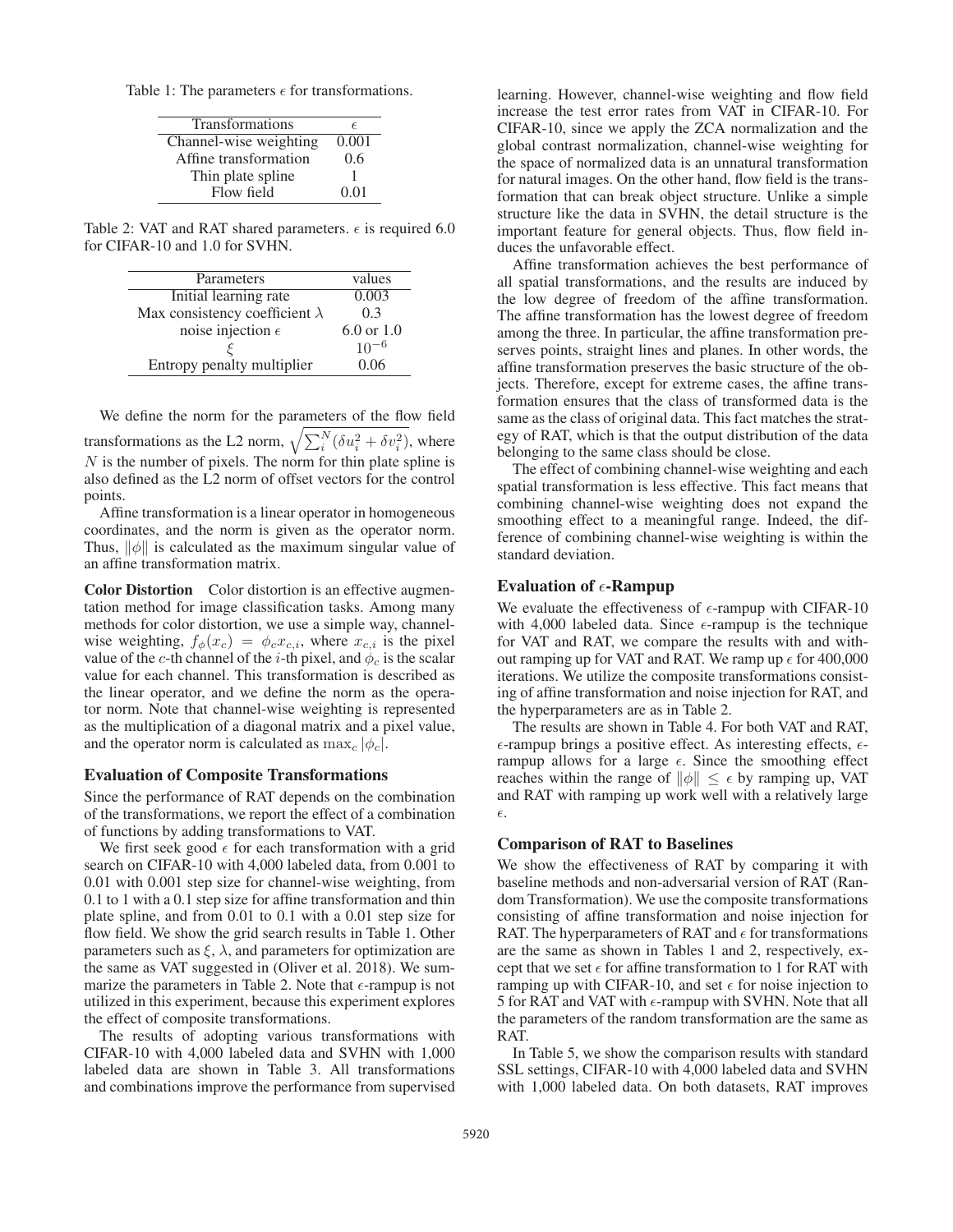Table 3: Test error rates of RAT with various transformations on CIFAR-10 with 4,000 labeled data and SVHN with 1,000 labeled data. All settings of RAT include noise injection as transformation, and all of the hyperparameters and experiment settings of VAT and RAT are the same, except for the inherent parameters of RAT.

| Methods    | Channel-wise | Affine | Thin Plate Spline | Flow Field | $CIFAR-10$         | <b>SVHN</b>        |
|------------|--------------|--------|-------------------|------------|--------------------|--------------------|
| Supervised |              |        |                   |            | $20.35 \pm 0.14\%$ | $12.33 \pm 0.25\%$ |
| <b>VAT</b> |              |        |                   |            | $13.68 \pm 0.25\%$ | $5.32 + 0.25\%$    |
| <b>RAT</b> |              |        |                   |            | $14.33 \pm 0.44\%$ | $5.19 \pm 0.29\%$  |
|            |              |        |                   |            | $11.70 + 0.32\%$   | $3.10 + 0.12\%$    |
|            |              |        |                   |            | $13.06 \pm 0.44\%$ | $4.12\pm0.11\%$    |
|            |              |        |                   |            | $14.27 + 0.41\%$   | $4.93 \pm 0.35\%$  |
|            |              |        |                   |            | $11.32 + 0.44\%$   | $3.14 + 0.12\%$    |
|            |              |        |                   |            | $13.46 \pm 0.37\%$ | $4.06 \pm 0.16\%$  |
|            |              |        |                   |            | $14.17 \pm 0.27\%$ | $4.85 \pm 0.12\%$  |



Figure 2: Test error rates obtained by varying the number of labeled data. Shaded regions indicate standard deviation over five trials.

Table 4: Comparison between with and without  $\epsilon$ -rampup on CIFAR-10 with 4,000 labeled data. RAT has two  $\epsilon$ , one for the noise injection and one for the affine transformation.

| Methods                   | maximum $\epsilon$ | $CIFAR-10$         |
|---------------------------|--------------------|--------------------|
| VAT                       |                    | $13.68 + 0.25\%$   |
| <b>VAT</b>                | 10                 | $14.31 + 0.33\%$   |
| VAT w/ $\epsilon$ -rampup | 10                 | $13.26 \pm 0.20\%$ |
| R AT                      | (6, 0.6)           | $11.70 + 0.32\%$   |
| R AT                      | (6, 1)             | 12.68±0.29%        |
| RAT w/ $\epsilon$ -rampup | (6, 1)             | $11.26 \pm 0.34\%$ |

test error rates more than 2% from the best baseline method, VAT. Futhermore, RAT also improves the error rates from the random transformation. The results prove the importance of the adversariality.

We evaluate the test error rates of each method with a varying number of labeled data from 250 to 8,000. The results are shown in Figure 2. RAT consistently outperforms other methods for all the range on both datasets. Remarkably, RAT significantly improves the test error rate in CIFAR-10 with 250 labeled data compared with the best result of baseline methods, from  $50.20 \pm 1.88\%$  to  $36.31 \pm 2.03\%$ . We believe that the improvement results from

|                           | $CIFAR-10$         | <b>SVHN</b>       |
|---------------------------|--------------------|-------------------|
| Methods                   | 4,000 Labels       | 1,000 Labels      |
| Supervised                | $20.35 + 0.14\%$   | 12.33±0.25%       |
| $\Pi$ -Model              | 16.24±0.38%        | $7.81 \pm 0.39\%$ |
| Pseudo-Label              | 14.78±0.26%        | $7.26 \pm 0.27\%$ |
| Mean Teacher              | 15.77±0.22%        | $6.48 \pm 0.44\%$ |
| <b>VAT</b>                | 13.68±0.25%        | $5.32 \pm 0.25\%$ |
| VAT w/ $\epsilon$ -rampup | $13.26 \pm 0.20\%$ | $5.17 \pm 0.26\%$ |
| Random Transformation     | 12.71±0.82%        | $6.06 \pm 0.50\%$ |
| R AT                      | 11.70 ± 0.32%      | $3.10 \pm 0.12\%$ |
| RAT w/ $\epsilon$ -rampup | $11.26 \pm 0.34\%$ | $2.86 \pm 0.07\%$ |

appropriately smoothed model prediction along the underlying data distribution. The experimental fact of VAT's underperformance, namely 15% degraded CIFAR-10 test error rate compared to RAT, is a clear indication that adversarial, class-invariant transformation provides far better consistency regularization than isotropic, adversarial noise superposition.

Lastly, we compare our results with very recently reported results of Mixup-based SSL method, MixMatch (Berthelot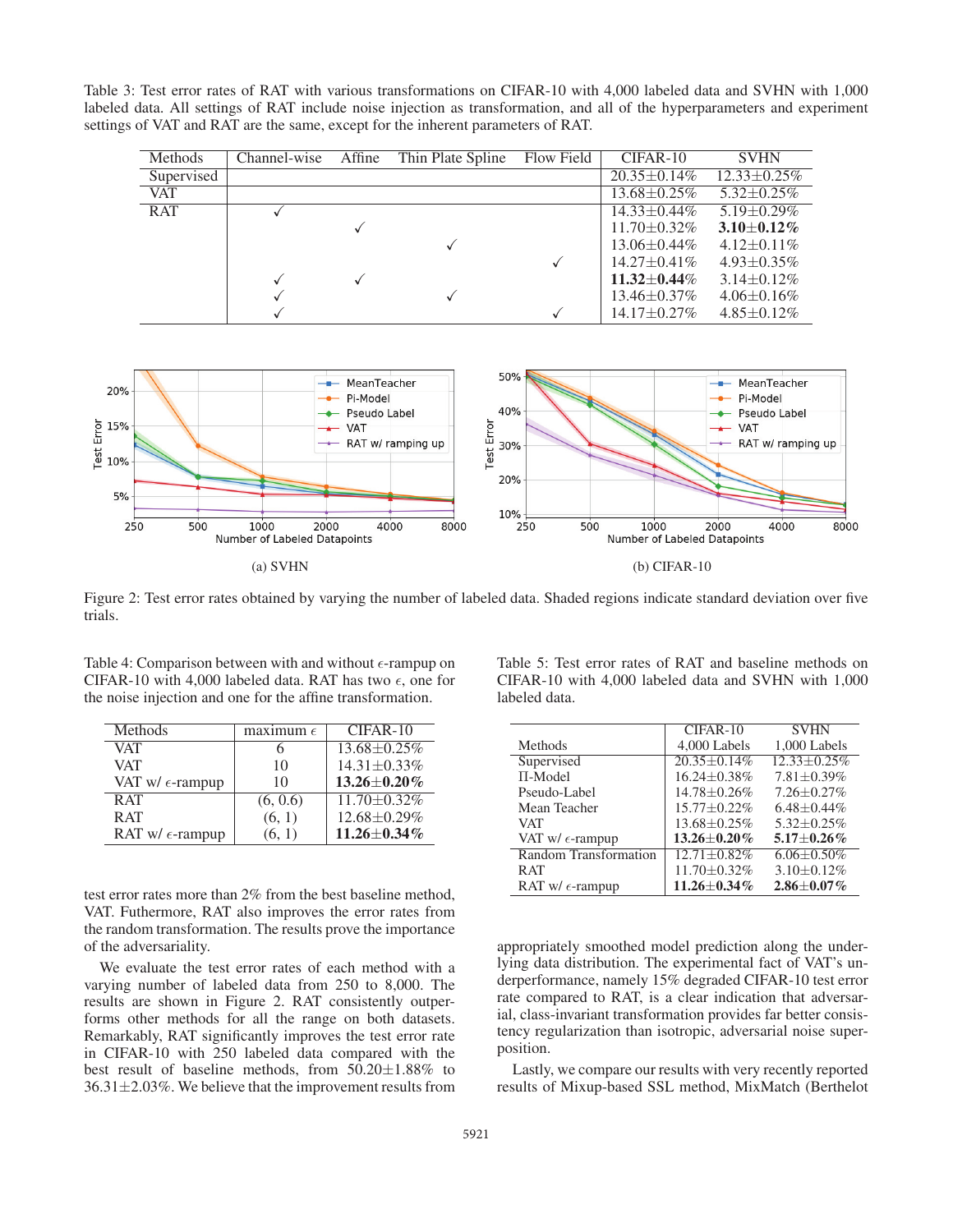et al. 2019). Interestingly, RAT is comparative or superior to MixMatch on SVHN, while MixMatch is superior to RAT on CIFAR-10. But, we should point out that this comparison does not seem fair because the experimental settings of Mix-Match are different in several respects from ours and others shown in Figure 2. In MixMatch paper, the authors took exponential moving average of models, and the final results were given by the median of the last 20 test error rates measured every  $2^{16}$  training iterations. These settings, that are missing in our experiments, seem to partly boost their performance. Readers are referred to Appendix for the detailed comparison with MixMatch.

## Related Work

There are many SSL algorithms such as graph-based methods (Kipf and Welling 2017; Bengio, Delalleau, and Le Roux 2006), generative model-based methods (Kingma et al. 2014; Kumar, Sattigeri, and Fletcher 2017), and regularization-based methods (Miyato et al. 2016; Sajjadi, Javanmardi, and Tasdizen 2016; Laine and Aila 2017; Tarvainen and Valpola 2017; Berthelot et al. 2019).

Label propagation (Bengio, Delalleau, and Le Roux 2006) is a representative graph-based SSL method. Modern graphbased approaches utilize neural networks for graphs (Kipf and Welling 2017). Graph-based methods demonstrate the effectiveness, when elaborated graph structure is given.

Generative models such as VAE and GAN are now popular frameworks for the SSL setting (Kingma et al. 2014; Kumar, Sattigeri, and Fletcher 2017). Although generative model-based SSL methods typically have to train additional models, they tend to show remarkable gain in test performance.

Regularization-based methods are comparatively much more tractable, and can be utilized in arbitrary models. Next, we review three regularization-based methods closely related to RAT.

#### Consistency Regularization

Consistency regularization is a method imposing the consistency between the outputs of one model with respect to a typically unlabeled data and its perturbed counterpart, or the outputs of two models with respect to the same input. One of the simplest ways of constructing consistency regularization is to add stochastic perturbation to the data,  $x \to \hat{x}$ , as follows:

$$
\min_{\theta} d(p_{\theta}(y|x), p_{\theta}(y|\hat{x})) \tag{13}
$$

where  $d$  is some distance functions; e.g., Euclidean distance or KL divergence. VAT (Miyato et al. 2016; 2018) and RAT are classified in this category.

The random transformation-based consistency regularization techniques, the work (Sajjadi, Javanmardi, and Tasdizen 2016) and "Π-Model" (Laine and Aila 2017) are vary similar and famous ones. We refer to these models as Π-Model in this paper. One can view Π-Model as non-adversarial version of RAT.

The other way of constructing consistency regularization is to utilize dropout (Srivastava et al. 2014). Let  $\theta_1$  and  $\theta_2$  be

the randomly selected parameters through dropout. Dropout as consistency regularization is represented as follows:

$$
\min_{\theta_1, \theta_2 \sim \theta} d(p_{\theta_1}(y|x), p_{\theta_2}(y|x)). \tag{14}
$$

Mean Teacher (Tarvainen and Valpola 2017) is a successful method that employs consistency regularization between two models. It makes a teacher model by exponential moving average of the parameters of a student model, and imposes the consistency between the teacher and the student. Although Mean Teacher can be combined with other SSL methods, the combination sometimes impairs the model performance as reported in (Berthelot et al. 2019).

VAT (Miyato et al. 2016; 2018) is a very effective consistency regularization method. The advantage of VAT lies in the generation of adversarial noises, and the adversariality leads to isotropic smoothness around sampled datapoints. VAT also show the effectiveness in natural language processing tasks (Miyato, Dai, and Goodfellow 2016).

## Entropy Regularization

Entropy regularization is a way to bring low entropy on  $p_{\theta}(y|x)$  to make model prediction more discriminative, and is known to give low-density separation (Grandvalet and Bengio 2005; Chapelle, Scholkopf, and Zien 2006). The entropy regularization term is:

$$
\min_{\theta} -p_{\theta}(y|x)\log p_{\theta}(y|x). \tag{15}
$$

This regularization is often combined with other SSL algorithms (Sajjadi, Javanmardi, and Tasdizen 2016; Miyato et al. 2018) and a combined method, VAT+entropy regularization, shows the state-of-the-art results in (Oliver et al. 2018).

## Mixup

Mixup (Zhang et al. 2018) is a powerful regularization method that is very recently used for SSL (Verma et al. 2019a; Berthelot et al. 2019; Verma et al. 2019b). Mixup blends two different data,  $x_1$  and  $x_2$ , and their labels,  $y_1$  and  $y_2$ , as follows:

$$
\hat{x} = \beta x_1 + (1 - \beta)x_2, \ \hat{y} = \beta y_1 + (1 - \beta)y_2, \qquad (16)
$$

where  $\beta$  is the scalar value sampled from Beta distribution. In a semi-supervised setting,  $\hat{y}$  is calculated as a blend between a label and a prediction or predictions,  $\beta y_1 + (1 \beta$ ) $p_{\theta}(y|x_2)$  or  $\beta p_{\theta}(y|x_1) + (1 - \beta)p_{\theta}(y|x_2)$ , and a regularization term is described as consistency regularization,  $\min_{\theta} d(\hat{y}, p_{\theta}(y|\hat{x})).$ 

## **Conclusion**

We proposed an SSL framework, called RAT, Regularization framework based on Adversarial Transformation. RAT aims to smooth model output along the underlying data distribution within a given class based on recent advancement of generation of adversarial inputs that stem from unlabeled data. Instead of just superposing adversarial noise, RAT uses a wider range of data transformations, each of which leaves class label invariant. We further propose use of composite